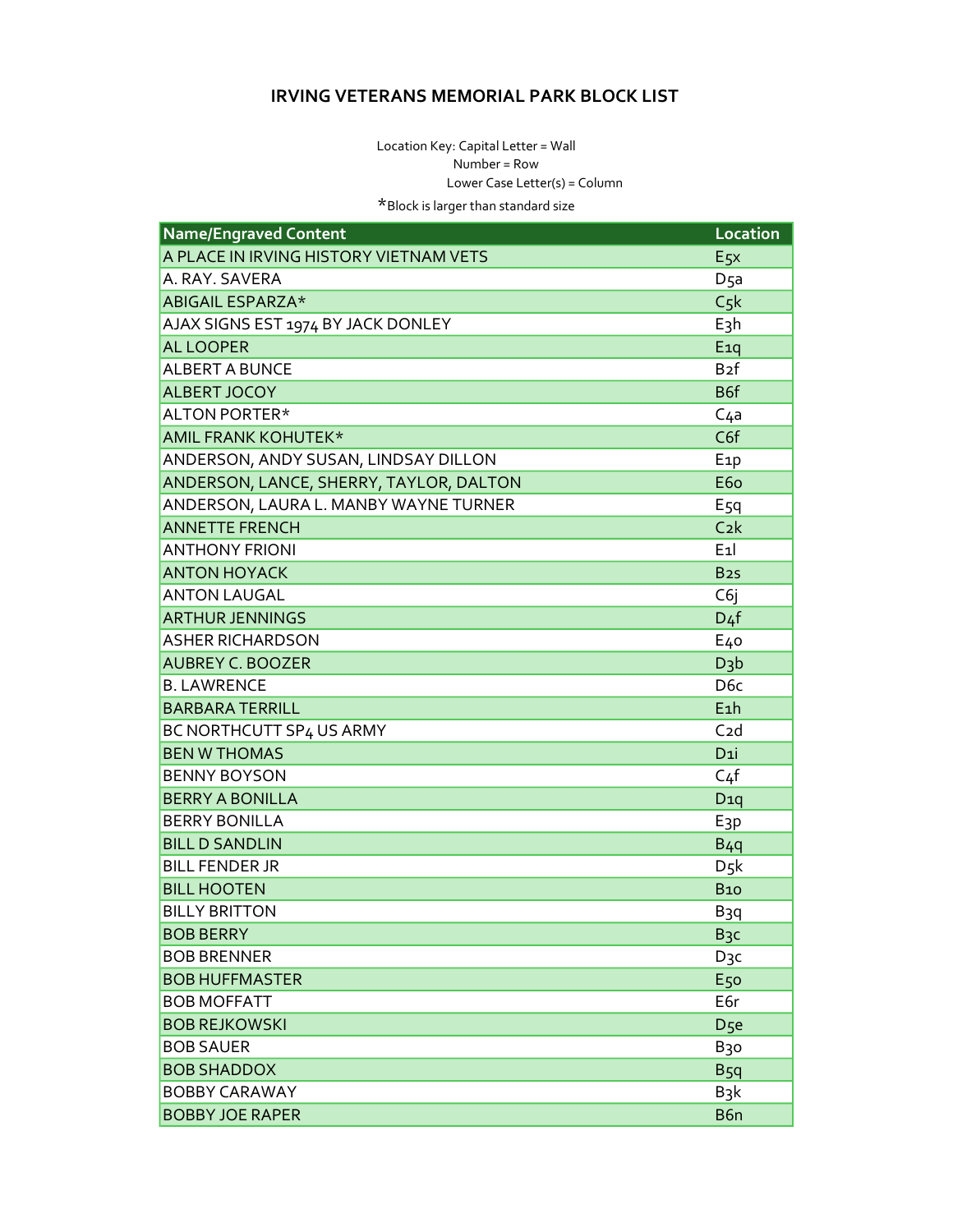| <b>BOBBY MIMMS</b>                     | $E_3r$            |
|----------------------------------------|-------------------|
| <b>BOBBY R BROCK</b>                   | D <sub>6a</sub>   |
| <b>BRANDON BONILLA</b>                 | $D_4m$            |
| <b>BRANDON GOETZ</b>                   | <b>B</b> 19       |
| <b>BRIAN H SLOSS</b>                   | $C_1h$            |
| <b>BRUCE TRIPP</b>                     | $E_4k$            |
| <b>BRYAN L TUCKER</b>                  | C <sub>2</sub> b  |
| <b>BUDDY H BROWN</b>                   | $B_{1}r$          |
| C MILTON COBB                          | E <sub>2X</sub>   |
| C.J. RANGE JR.*                        | D <sub>4</sub> i  |
| CALVIN BUDDY JERNIGAN*                 | C <sub>3</sub> e  |
| CALVIN CLYDE FOSTER*                   | B <sub>5</sub> aa |
| CALVIN JERNIGAN                        | $B4$ bb           |
| CARL SMITH JR.                         | B <sub>3</sub> x  |
| CAROL WOOD *                           | E <sub>3</sub> v  |
| <b>CHARLES H PATRICK*</b>              | B <sub>2</sub> p  |
| <b>CHARLES L HALE</b>                  | E <sub>6</sub> I  |
| CHARLES O KRAATZ*                      | B <sub>5</sub> t  |
| <b>CHAS McCARLEY</b>                   | $B_4$             |
| <b>CHELSEA CROUCH</b>                  | <b>B61</b>        |
| <b>CHRIS BONILLA</b>                   | E6w               |
| <b>CINDY &amp; STEVE PORTER FAMILY</b> | D1d               |
| <b>CLANCY HOOE</b>                     | C5c               |
| <b>CLAUDE BOX</b>                      | D <sub>2C</sub>   |
| <b>CLAUDE OATS</b>                     | B <sub>3</sub> f  |
| <b>CLAWSON FAMILY</b>                  | B <sub>5</sub> f  |
| CLEO, MARVIN, & H LEE MAJOR            | D <sub>1e</sub>   |
| <b>CLIFFTON F MCPHERSON</b>            | E <sub>3</sub> j  |
| <b>CLYDE CARROLL</b>                   | B <sub>5</sub> b  |
| <b>CLYDE E JONES</b>                   | $D_3$             |
| <b>CMSGT WM ROYAL</b>                  | E <sub>2</sub> p  |
| <b>D ANDERSON</b>                      | D <sub>5</sub>    |
| <b>D ANN DANFORD</b>                   | E <sub>1</sub> k  |
| DAD & UNCLE JIM & KEITH REEVES         | E <sub>6f</sub>   |
| DALE MCCOY                             | E <sub>5</sub> c  |
| <b>DALLAS MCPHERSON</b>                | $E_{1U}$          |
| DANA & CARLA VON VOSS                  | D5h               |
| <b>DANIEL R MCCOY</b>                  | E1a               |
| DAVID AND GAL LOWERY BRIGGS            | B <sub>1X</sub>   |
| DAVID AND LOUISE ANDERSON*             | D <sub>2</sub> d  |
| <b>DAVID ANDERSON</b>                  | E <sub>2</sub> t  |
| <b>DAVID B TIPPING</b>                 | E <sub>20</sub>   |
| DAVID L BAIRD                          | D6n               |
| <b>DAVID L COOK</b>                    | C <sub>1n</sub>   |
| DAVID L LOWERY                         | B <sub>2</sub> x  |
| <b>DAVID N GOOCH</b>                   | B <sub>1</sub> h  |
| <b>DENNIS GLENNON</b>                  | E <sub>1</sub> i  |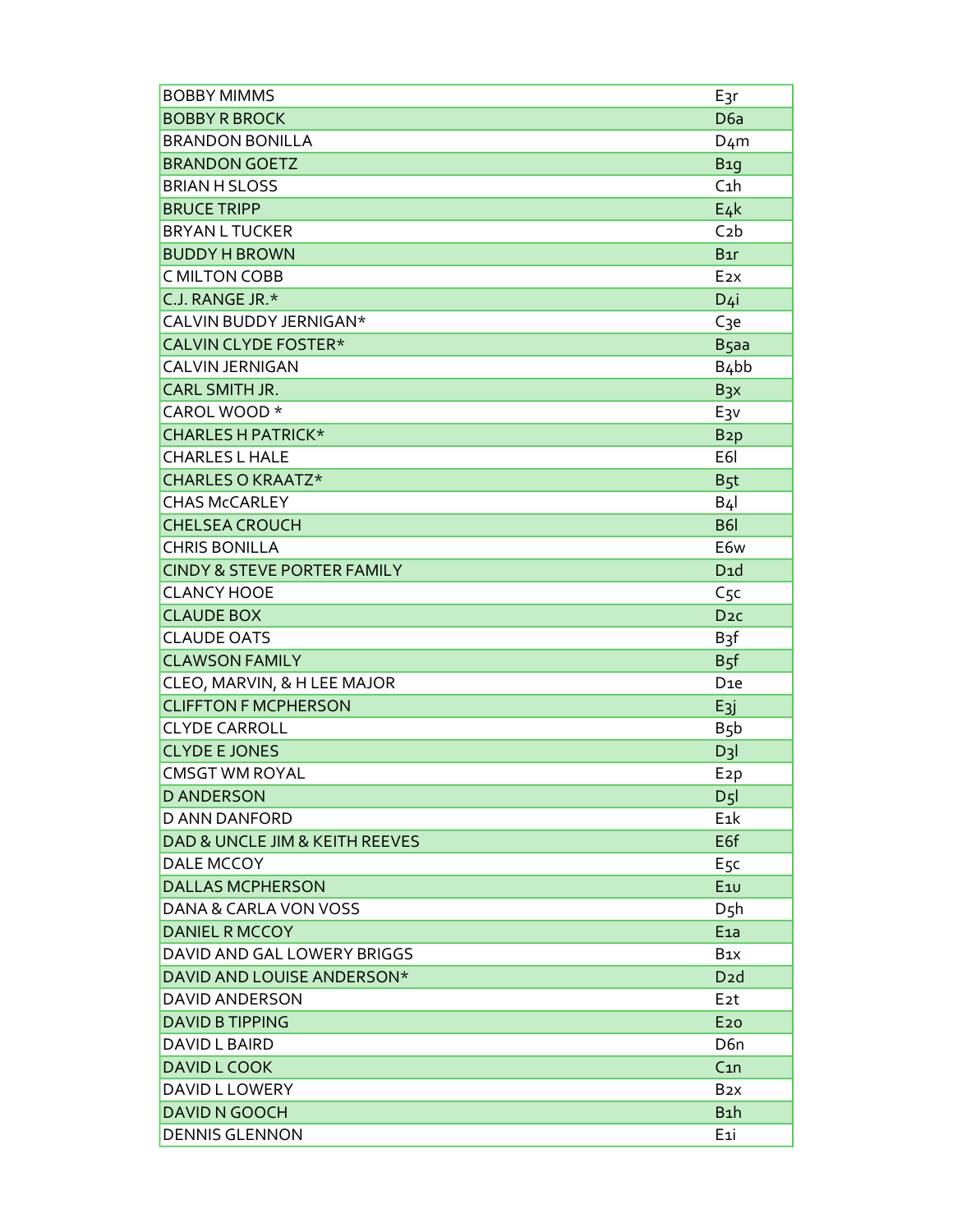| <b>DESIMAES</b>                   | C <sub>5</sub> h  |
|-----------------------------------|-------------------|
| DON VAN SLYKE                     | $C_4e$            |
| <b>DON W GRAY</b>                 | B <sub>1</sub> bb |
| <b>DON W TARBET</b>               | B <sub>1e</sub>   |
| DONALD E "GENE" JOHNSON           | E <sub>2</sub> j  |
| <b>DONALD HAMILTON</b>            | D <sub>20</sub>   |
| <b>DONALD R DREWRY</b>            | $D_{1}k$          |
| DONALD R NOLAN                    | $C_{1C}$          |
| <b>DONALD RIDELL</b>              | $E_{39}$          |
| <b>DOUG BALES</b>                 | E <sub>3</sub> b  |
| <b>DOUGLAS GROGAN</b>             | B6p               |
| DOYLE COLLINS MOORE*              | B4                |
| DR. ROBERT EDWARD FAULDS JR. *    | $E_3$             |
| <b>DWIGHT BODY</b>                | B <sub>1ee</sub>  |
| <b>DWIGHT REDING</b>              | B <sub>59</sub>   |
| <b>E EARL MORTON</b>              | B <sub>3</sub> s  |
| <b>E ED BOWERS</b>                | B <sub>1</sub> d  |
| E RAY RELF JR                     | C <sub>6f</sub>   |
| <b>EW ABNEY JR</b>                | B6b               |
| <b>E W HELTON</b>                 | E2                |
| <b>E W MELTON</b>                 | D2g               |
| <b>EARL E WEST</b>                | D <sub>2</sub> i  |
| <b>EARL V ROSE</b>                | C <sub>2</sub> h  |
| EARLENE & R. DAN MATKIN           | B <sub>6</sub>    |
| <b>ED VILLANUEVA</b>              | $E_{1n}$          |
| <b>EDGAR W COGHLIN</b>            | B <sub>5</sub> c  |
| EDITH WANDA BRIGGS*               | B <sub>5</sub> dd |
| <b>EDWARD WEBB</b>                | $D_3f$            |
| <b>ELBERT BRYANT</b>              | E <sub>2</sub> d  |
| <b>ELKON WALKER</b>               | C <sub>2</sub> i  |
| <b>EMANUEL TOLER</b>              | B <sub>1</sub> f  |
| ERIC "SWEDE" NORDSTROM            | D <sub>3</sub> m  |
| <b>ERNERST McCURLEY</b>           | D1q               |
| <b>EUGENE PALMER</b>              | C <sub>3</sub> d  |
| <b>EUGENE PHILIPP</b>             | E <sub>5</sub> a  |
| <b>EVELYN TUCKER</b>              | C <sub>4</sub> c  |
| <b>EVERETT G STONEBURNER</b>      | C <sub>3</sub> c  |
| F E "SHORTY" SHARON KAY LAMBRIGHT | E <sub>3</sub> c  |
| <b>F G ASBECK</b>                 | E59               |
| F J "BUDDY" ALEXANDER SR          | E6b               |
| <b>F.D. WEATHERS</b>              | B <sub>2</sub> h  |
| <b>FELIX P PALMER</b>             | C <sub>4</sub> d  |
| FOR OUR PARENTS, THEODORE ADAMS   | E <sub>5</sub> r  |
| <b>FORREST A SCOTT</b>            | E4j               |
| <b>FRANK J STANGEL</b>            | E <sub>49</sub>   |
| <b>FRANK JENKINS</b>              | $B_4$ U           |
| <b>FRANK MCPHERSON</b>            | E <sub>5</sub> b  |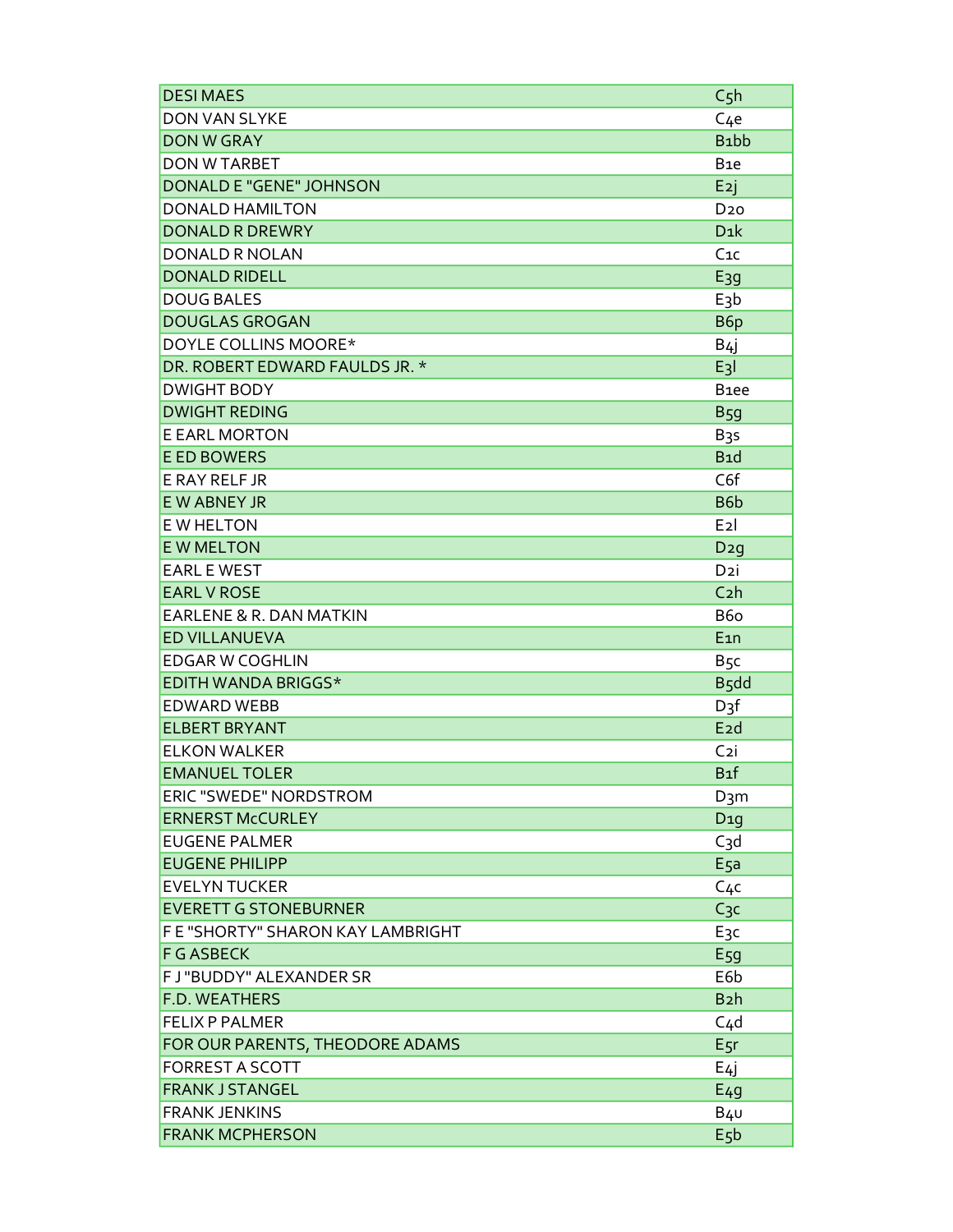| <b>FRANK W VAUGHN</b>                  | B <sub>4</sub> v  |
|----------------------------------------|-------------------|
| <b>FRED CARROLL</b>                    | B <sub>5a</sub>   |
| FRED JETER, MOM E. JETER, T.J. JETER   | $E_1$             |
| <b>FRED ODELL</b>                      | B <sub>3</sub> aa |
| <b>G NUNGESSER JR</b>                  | $E_4t$            |
| <b>GALEN SUSAN &amp; ADRIENE BURKE</b> | B6w               |
| <b>GALEN, SUSN &amp; ADRIAN BURKE</b>  | D2q               |
| <b>GASTON HUGHES</b>                   | E <sub>1</sub> r  |
| <b>GEORGE BICKEL*</b>                  | D30               |
| <b>GEORGE M STORY</b>                  | B <sub>1</sub> p  |
| <b>GEORGE THOMPSON</b>                 | <b>B10</b>        |
| <b>GEORGE W MAYO</b>                   | B <sub>3</sub> z  |
| <b>GERALD BAUER</b>                    | $D_{1C}$          |
| <b>GERALD BAUER</b>                    | D <sub>1</sub> h  |
| <b>GERALD BAUER</b>                    | D <sub>5</sub> m  |
| <b>GERALD BAUER</b>                    | B <sub>4</sub> cc |
| <b>GERALD BAUER</b>                    | E <sub>2</sub> m  |
| <b>GERALD BAUER BELOVED FATHER</b>     | E <sub>2W</sub>   |
| <b>GERALD C BRAUN</b>                  | E4b               |
| <b>GERALD L MILLER</b>                 | D3n               |
| <b>GLADYS COX</b>                      | C <sub>59</sub>   |
| <b>GLEN GOLIGHTLY</b>                  | C <sub>1</sub> k  |
| <b>GLEN GOLIGHTLY</b>                  | C6I               |
| <b>G-MOM</b>                           | B <sub>4</sub> w  |
| <b>GONZALEZ ARRIOLA FAMILY</b>         | B4i               |
| <b>GORDON R CRAFT</b>                  | C <sub>1</sub> m  |
| <b>GREATER IRVING REPUBLICAN CLUB</b>  | Сза               |
| <b>GREG L HIBBETS</b>                  | $B_3y$            |
| <b>GUS RAMIREZ</b>                     | B <sub>1</sub> j  |
| <b>HE MULLINS JR</b>                   | E6j               |
| H.C. HARRIS                            | B <sub>2</sub> r  |
| <b>HAL TODD</b>                        | D <sub>6</sub> h  |
| <b>HAMILTON J HULSEY</b>               | B6m               |
| <b>HARRELL W CHISM</b>                 | $C_{2}$           |
| <b>HARRY B TERRILL</b>                 | E <sub>35</sub>   |
| <b>HENRY TEER</b>                      | B <sub>4</sub> f  |
| <b>HENRY V FLORES</b>                  | B <sub>4</sub> z  |
| <b>HERBERT E PENN</b>                  | $E_4n$            |
| <b>HERBERT G SCHUKAR</b>               | D6i               |
| <b>HOWARD CLOEHR</b>                   | <b>D6o</b>        |
| <b>HOWARD COMBS</b>                    | D <sub>2</sub> p  |
| <b>HOWARD D BROWN</b>                  | B <sub>5</sub>    |
| HOWARD L COMBS                         | D <sub>2</sub> p  |
| HOWARD UPTON & LEROY BROWN*            | B <sub>3</sub> d  |
| <b>IRVING DOWNTOWN ASSOCIATION</b>     | $D_{5}f$          |
| <b>IRVING NOONDAY LION'S CLUB</b>      | D <sub>4</sub>    |
| <b>ISRAEL HERNANDEZ</b>                | E <sub>1e</sub>   |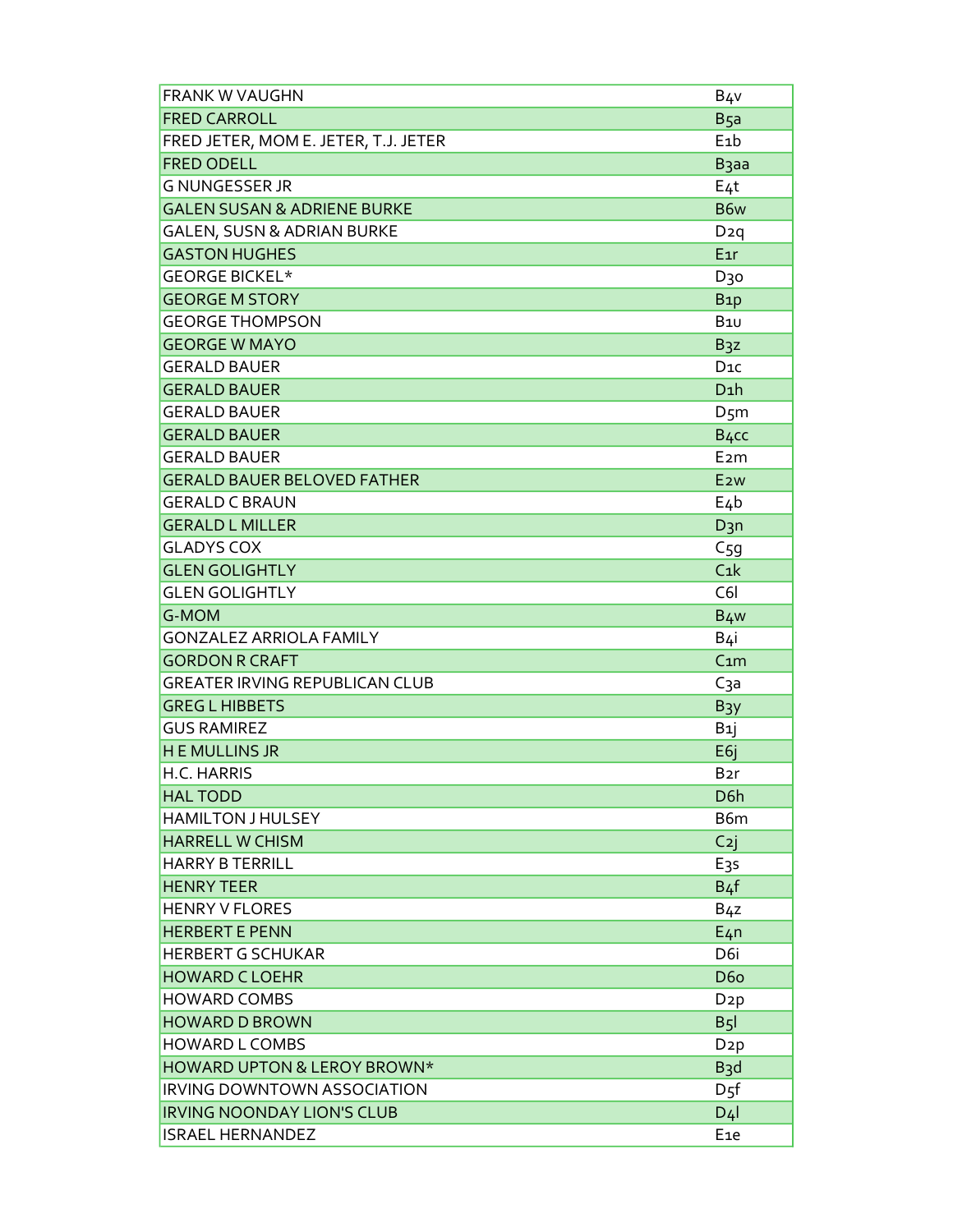| <b>JELMER BRANN</b>             | D <sub>2</sub> j  |
|---------------------------------|-------------------|
| <b>JRBYLAND</b>                 | B <sub>5</sub> cc |
| <b>JWMCCULLOUGH</b>             | $E_4c$            |
| J.C. PUTNAM                     | E <sub>2</sub> i  |
| J.H. SHIELDS                    | B <sub>5</sub> n  |
| J.M. SCHMITTER                  | E6h               |
| <b>J.M. SCHMITTER</b>           | E6p               |
| <b>JACK C MELOTT</b>            | B <sub>6</sub> a  |
| <b>JACK D &amp; DELLA ESTES</b> | D <sub>3a</sub>   |
| <b>JACK D ESTES</b>             | D <sub>2</sub> b  |
| <b>JACK D HUFFMAN</b>           | C <sub>2a</sub>   |
| <b>JACK D. DANFORD</b>          | D <sub>5</sub> d  |
| <b>JACK GRAY</b>                | E6t               |
| <b>JACK L DONELY</b>            | E <sub>5</sub> t  |
| <b>JACK SALFEN</b>              | D <sub>2</sub> m  |
| <b>JACK SPURLOCK</b>            | E5U               |
| <b>JAIMY BURZLAFF</b>           | $C5$ i            |
| <b>JAMES D BEAVER</b>           | B <sub>1</sub> q  |
| <b>JAMES D WHITE</b>            | D <sub>3</sub> i  |
| <b>JAMES DICKENS FAMILY</b>     | $E_4r$            |
| <b>JAMES E BROOKS</b>           | B <sub>2e</sub>   |
| <b>JAMES F WIDENER</b>          | D <sub>5</sub> c  |
| <b>JAMES M PADDOCK</b>          | B <sub>2</sub> m  |
| <b>JAMES M SMITH</b>            | B <sub>4</sub> h  |
| <b>JAMES R PARKER</b>           | B <sub>3</sub> v  |
| <b>JAMES R YANKEY</b>           | D <sub>6q</sub>   |
| <b>JAMES WHITE</b>              | <b>B20</b>        |
| <b>JASON AUBEL</b>              | E <sub>4</sub> p  |
| JEFFERY "ALAN" GOOD GAME JR     | E6k               |
| <b>JEFFERY ROSS POWER</b>       | E <sub>3</sub> n  |
| <b>JERRY RAY HAWKINS</b>        | B <sub>5</sub> m  |
| <b>JESS KERR</b>                | B <sub>4</sub> ee |
| <b>JESSE DUCKWORTH</b>          | D <sub>6</sub> g  |
| <b>JIM "PAPA" OWENS</b>         | E <sub>3</sub> t  |
| <b>JO "BUCK" GRAVES</b>         | E <sub>5</sub>    |
| JOE B. SISSOM                   | B6s               |
| <b>JOE BERT SISSOM</b>          | C <sub>3</sub> b  |
| <b>JOE BROWN LOWERY</b>         | B6y               |
| <b>JOE D CONNOR</b>             | B <sub>3</sub> w  |
| <b>JOE L GALVAN</b>             | C6k               |
| <b>JOE M MORGAN</b>             | E <sub>3</sub> d  |
| <b>JOE PONCE</b>                | $D_4h$            |
| <b>JOEL BLACKWELL</b>           | B <sub>5</sub> k  |
| JOE'S COFFEE SHOP               | B <sub>5</sub> w  |
| <b>JOEY MCCRACKEN</b>           | E <sub>4</sub>    |
| <b>JOHN AND SARAH PORTER</b>    | $B_3$             |
| <b>JOHN AND SARAH PORTER</b>    | $D_{5n}$          |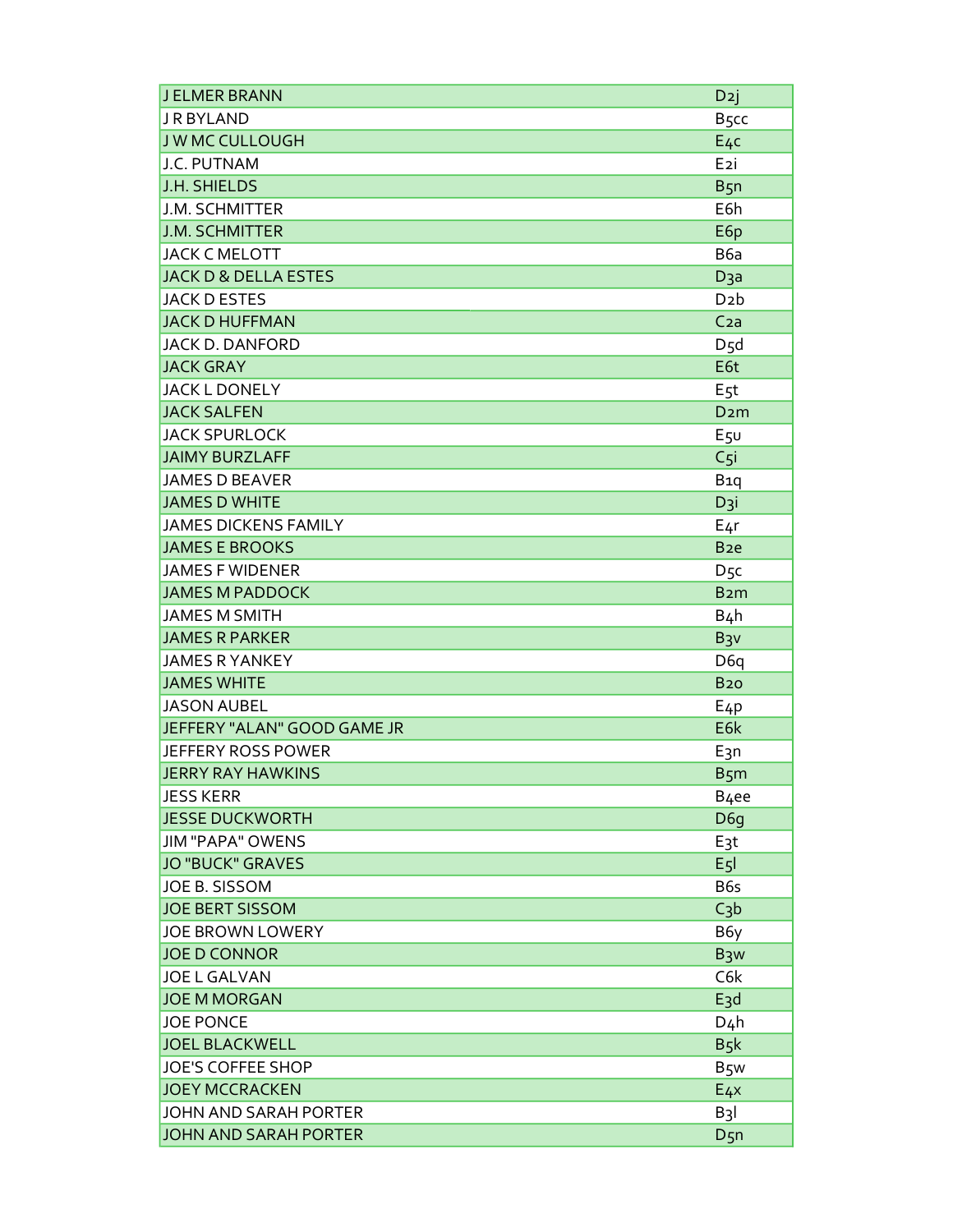| <b>JOHN C DANISH</b>                    | D <sub>6e</sub>   |
|-----------------------------------------|-------------------|
| <b>JOHN E DANISH</b>                    | C <sub>2e</sub>   |
| <b>JOHN E DANISH</b>                    | $E_4f$            |
| <b>JOHN E HUFFMAN</b>                   | D <sub>1a</sub>   |
| <b>JOHN E STANLEY</b>                   | $D_4q$            |
| <b>JOHN H BENTLEY</b>                   | E6i               |
| JOHN H STEWART                          | $E_4h$            |
| JOHN H. WHITTINGTON, JR. *              | E <sub>2e</sub>   |
| <b>JOHN R WILLIS</b>                    | B <sub>4</sub> dd |
| <b>JOHN W PALMER</b>                    | C <sub>5</sub> d  |
| <b>JOHN W ROBINSON</b>                  | E <sub>2V</sub>   |
| <b>JOHN WHITTINGTON</b>                 | D <sub>1</sub> p  |
| JOSE LOUIS PONCE *                      | E <sub>5</sub> h  |
| <b>JOSEPH CARROLL</b>                   | B <sub>1a</sub>   |
| <b>JOSEPH DANKO</b>                     | C3i               |
| <b>JOSEPH IBSON</b>                     | B <sub>2</sub> bb |
| <b>JOSEPH KOLKER</b>                    | B6j               |
| <b>JOSEPH LOWERY</b>                    | B1i               |
| <b>JOSEPH MILLER</b>                    | B <sub>4</sub> aa |
| <b>JOSEPH RAY LOWERY*</b>               | $B_{4}x$          |
| <b>JOSEPH WATSON</b>                    | D6d               |
| <b>JOSEPHINE B &amp; CHARLES E DUNN</b> | D <sub>6</sub>    |
| <b>JP LINTHICUM II</b>                  | B <sub>6</sub> c  |
| JR GIRLS UNIT VFW POST 2494             | E2q               |
| <b>JUANITA "NETE" ROBINSON</b>          | B <sub>3</sub> dd |
| <b>K B HALLMARK IV</b>                  | D2                |
| K D "KEN" BOOZER                        | D <sub>1</sub> b  |
| K.A. LEPAK                              | B <sub>6q</sub>   |
| <b>KEEP IRVING BEAUTIFUL</b>            | D <sub>10</sub>   |
| <b>KEEP IRVING BEAUTIFUL</b>            | E <sub>30</sub>   |
| KENNETH C HANNA                         | $E_2b$            |
| <b>KENNETH GORING</b>                   | $C_3I$            |
| <b>KENNETH PORTER</b>                   | B6k               |
| <b>KENNETH W D ANDERSON</b>             | $C_3h$            |
| KRISTOPHER L MATHIS*                    | B <sub>1</sub> z  |
| <b>LOMAXWELL</b>                        | E <sub>1X</sub>   |
| <b>LARRY A COOK</b>                     | $C_4m$            |
| <b>LARRY K JECKER</b>                   | B6h               |
| <b>LARRY PUGH</b>                       | $B_3h$            |
| <b>LARRY VICKERS</b>                    | C <sub>2i</sub>   |
| <b>LAWRENCE L. JENNINGS</b>             | C <sub>2</sub> f  |
| <b>LEEO' PORTER</b>                     | $D3$ j            |
| LEEO' PORTER WALKER*                    | B <sub>3</sub> m  |
| <b>LEEO' WALKER</b>                     | B <sub>1</sub>    |
| LEEO' WALKER'S AUTO BODY                | B <sub>2</sub> i  |
| LEEO' WALKER'S AUTO BODY                | $E_3v$            |
| <b>LEN STAHLY</b>                       | $E_{5n}$          |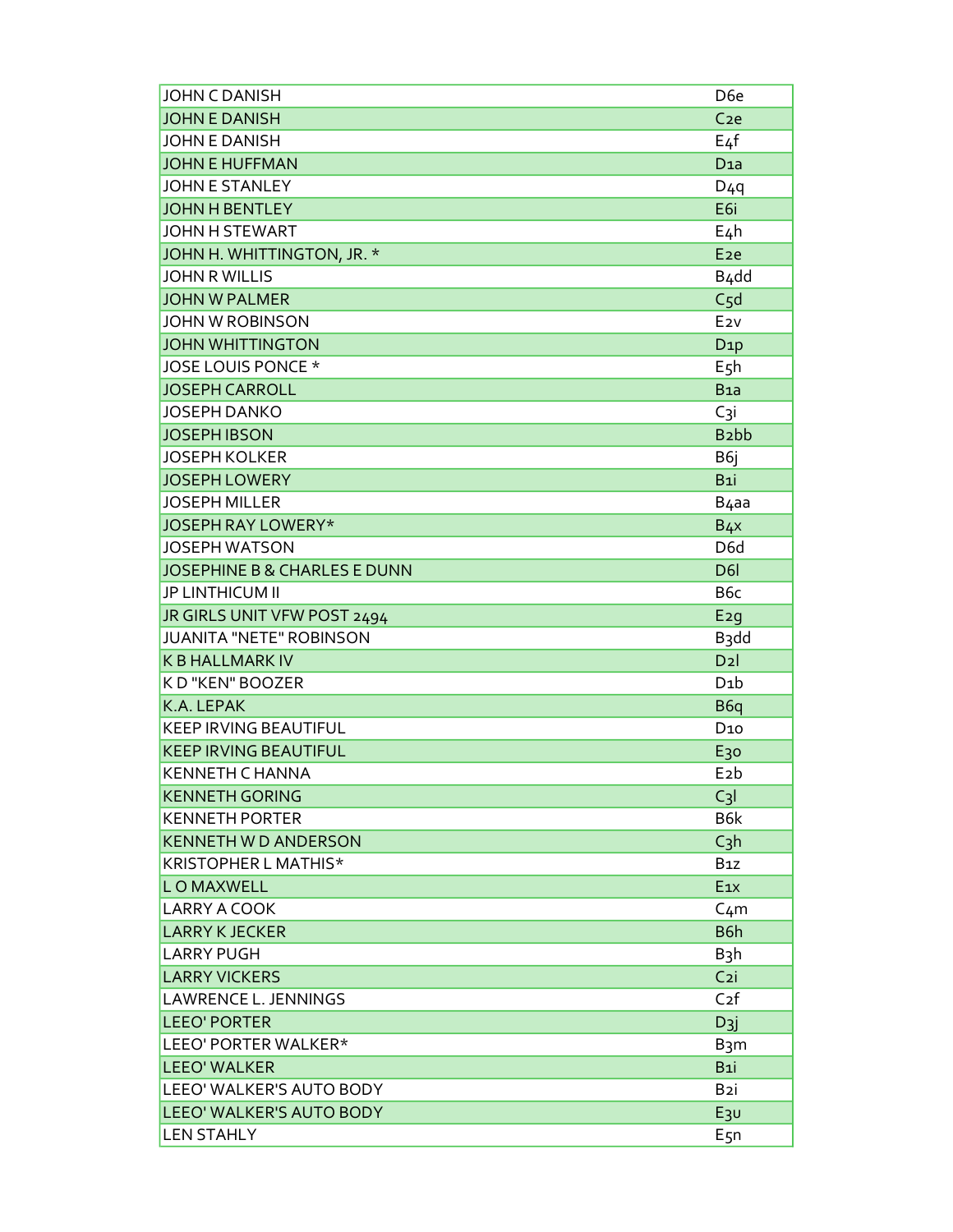| <b>LEO FIELDS</b>                | D <sub>1</sub> j |
|----------------------------------|------------------|
| <b>LEON &amp; IONE ROSEBERRY</b> | E6m              |
| <b>LEON BUTLET</b>               | E <sub>45</sub>  |
| <b>LEON P GONZALES</b>           | E <sub>5</sub> k |
| <b>LEROY BROWN</b>               | E5d              |
| LEROY TOLER                      | B <sub>1C</sub>  |
| <b>LOREN SCHUMACHER</b>          | B <sub>3r</sub>  |
| <b>LOUISE ANDERSON</b>           | E <sub>2</sub> n |
| M S (MIKE) McPHERSON             | D <sub>49</sub>  |
| M.D. GAGE                        | E6n              |
| <b>MACK AND MARIE ESTES</b>      | $D_5q$           |
| MAJ DICK JERMAN                  | E <sub>3</sub> i |
| MAJ. MIKE PAULA MONTANA MADDI.   | D <sub>5</sub> b |
| MAJ.WM.TAYLOR                    | B <sub>3</sub> j |
| <b>MANUEL RICHARD RAMOS</b>      | D <sub>1</sub> n |
| <b>MANUEL S MORENO</b>           | E <sub>5İ</sub>  |
| <b>MANUEL S PONCE</b>            | B <sub>4a</sub>  |
| <b>MARGUERITE MAXEY MCDONALD</b> | E <sub>4e</sub>  |
| MARLIN M. AND HELEN C. WINN      | $D_{4}c$         |
| <b>MARSHALL TOLER</b>            | B <sub>1</sub> m |
| <b>MARTHA HEARON</b>             | D1               |
| MARTIN "RIP" VANWINKEL           | E <sub>10</sub>  |
| <b>MELISSA JANE POWER PARDUE</b> | $B_4b$           |
| <b>MELVIN FRENCH</b>             | $C_3k$           |
| <b>MELVIN FRENCH</b>             | C <sub>1</sub>   |
| <b>MELVIN SHULER</b>             | $C_{3j}$         |
| MEN AND WOMEN OF THE US*         | B <sub>4</sub> r |
| <b>MEREDITH &amp; PAT BOLGER</b> | E <sub>5e</sub>  |
| <b>MESSA DESIGN GROUP</b>        | B <sub>2</sub> b |
| <b>MIKE E HOWARD</b>             | B <sub>2</sub> g |
| <b>MIKE FRIESEN</b>              | $D_4b$           |
| <b>MILES CLAYTON</b>             | C <sub>2d</sub>  |
| <b>MILLARD BAXLEY</b>            | $D_3q$           |
| <b>MORETA JERMAN</b>             | E <sub>2</sub> h |
| MS MATURE IRVING'S GOLDEN GIRLS  | C <sub>39</sub>  |
| NEIL DAVIDSON*                   | C6c              |
| <b>NICK AND ROSE JETER</b>       | $E_4$            |
| <b>NICK TSIRIGOTIS</b>           | C <sub>4</sub> n |
| <b>NORMAN N BLEAU</b>            | B <sub>5</sub>   |
| NORTHSTAR CONSTRUCTION*          | B <sub>3</sub> g |
| O.C. CAREY                       | B <sub>3</sub> a |
| OC "GUS" SEELEY                  | E <sub>2C</sub>  |
| <b>OCTAVIO RAMOS</b>             | D <sub>2</sub> k |
| OL BUTCH MURDEN                  | C <sub>1</sub>   |
| <b>OLEN VAUGHAN</b>              | E <sub>6s</sub>  |
| <b>OLVIN M CHERRY</b>            | C6h              |
| ORA M REID                       | C <sub>10</sub>  |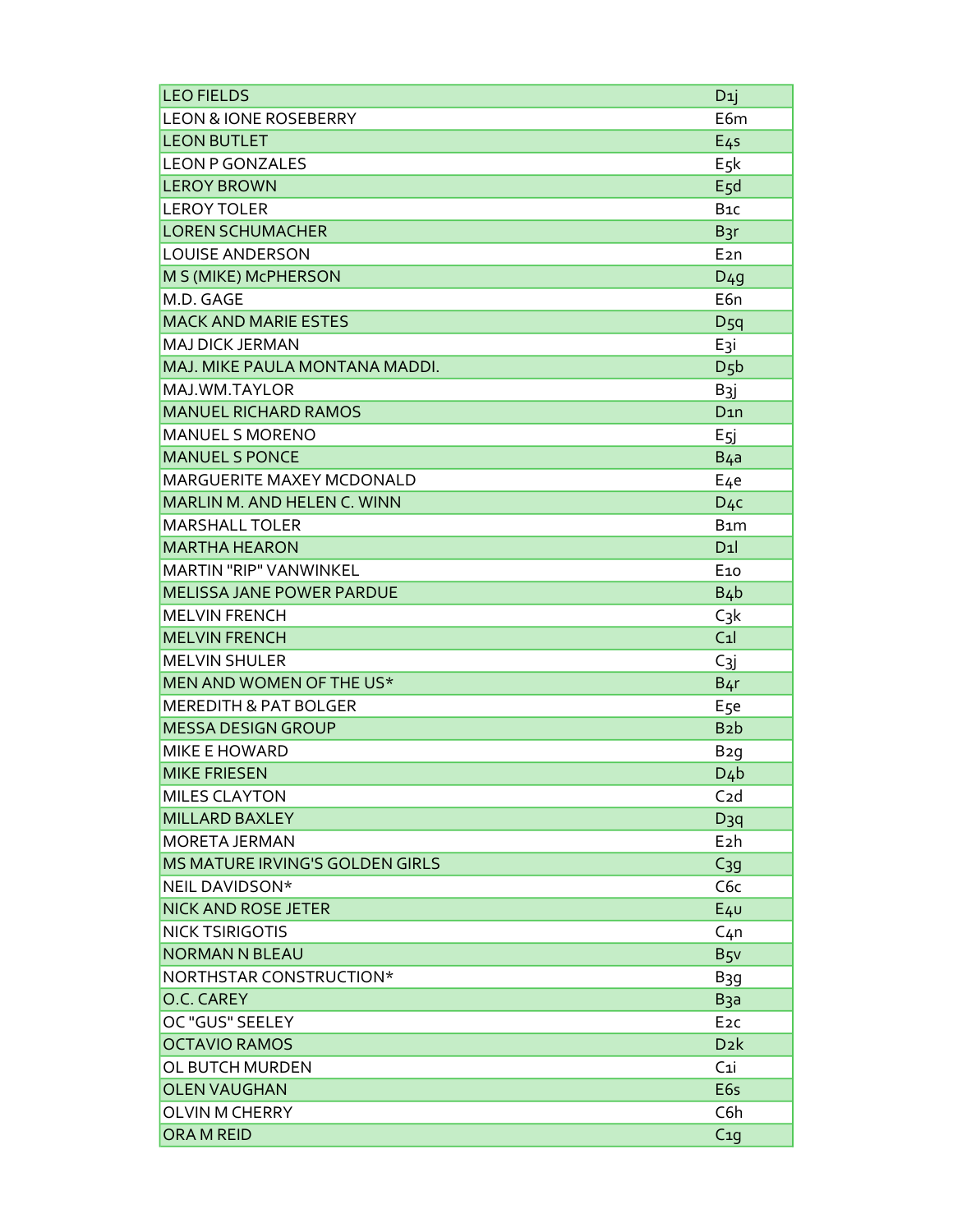| <b>OSCAR M BUSHWAR</b>     | C4j               |
|----------------------------|-------------------|
| <b>OSCAR MASTERS</b>       | B <sub>3</sub> cc |
| PAT AND DON McGEE          | <b>D50</b>        |
| <b>PATRICIA NICKS</b>      | D <sub>2</sub> a  |
| PAUL J BATOT               | E <sub>1</sub> t  |
| <b>PAUL LAIRD</b>          | $E_4q$            |
| PAUL ROBISON               | E <sub>2</sub> q  |
| <b>PERRY HAGAR JR</b>      | B6v               |
| PETER D TOMASKY            | D <sub>6</sub> k  |
| PHILIP HUNT                | E <sub>6a</sub>   |
| PLATON LERMA               | $C_2q$            |
| <b>R GANO</b>              | <b>B15</b>        |
| R M NELSON                 | E <sub>3</sub> q  |
| <b>R ROMANO</b>            | E <sub>3</sub> a  |
| R W MARCANTEL              | E <sub>1</sub> g  |
| <b>RALPH L SMITH</b>       | C <sub>5</sub>    |
| RALPH L. SMITH             | B <sub>1</sub> n  |
| <b>RANDELL ASTON</b>       | B <sub>6e</sub>   |
| <b>RANDY RAINWATER</b>     | $C_4k$            |
| <b>RANDY TROWELL</b>       | E <sub>5P</sub>   |
| <b>RAY G DISHMAN</b>       | B <sub>5e</sub>   |
| <b>RAY GENE BROOKS</b>     | E <sub>1C</sub>   |
| RAY MAHAFFEY JR            | E6v               |
| <b>RAY McCORKLE</b>        | D <sub>6f</sub>   |
| RAY, VIVIAN, PAM TOLLIVER  | D <sub>2</sub> f  |
| <b>RAYMOND LITTLE</b>      | D <sub>6j</sub>   |
| <b>RAYMOND PHILLIPS</b>    | B <sub>2</sub> d  |
| <b>RAYMOND STORY</b>       | B6z               |
| <b>REBECCA POWER</b>       | $E_{5}v$          |
| RED HATS-FRISKY FOXY JEWEL | C <sub>4</sub> g  |
| RHEA DAN TRIGG             | $E_3k$            |
| <b>RICHARD BRIGGS</b>      | C <sub>2C</sub>   |
| RICHARD C MAHAN            | E <sub>5f</sub>   |
| <b>RICHARD GENTRY</b>      | B6g               |
| RICHARD MORENC             | C <sub>1</sub>    |
| <b>RICHARD REILLY</b>      | B <sub>2</sub> n  |
| RL (BOBBY) MCPHERSON       | E <sub>5</sub> w  |
| <b>ROBERT B PARRISH</b>    | E6x               |
| ROBERT BLEVINS             | B <sub>1</sub> k  |
| <b>ROBERT C SMITH</b>      | B <sub>2ee</sub>  |
| ROBERT EDWARD FAULDS III*  | C <sub>1e</sub>   |
| <b>ROBERT H POWER</b>      | E <sub>1V</sub>   |
| <b>ROBERT HEPPLER</b>      | B <sub>3</sub> i  |
| <b>ROBERT HORTON</b>       | E6u               |
| <b>ROBERT J POWER</b>      | E2U               |
| <b>ROBERT JORDAN</b>       | E <sub>6q</sub>   |
| <b>ROBERT KRYGIER</b>      | D <sub>2</sub> h  |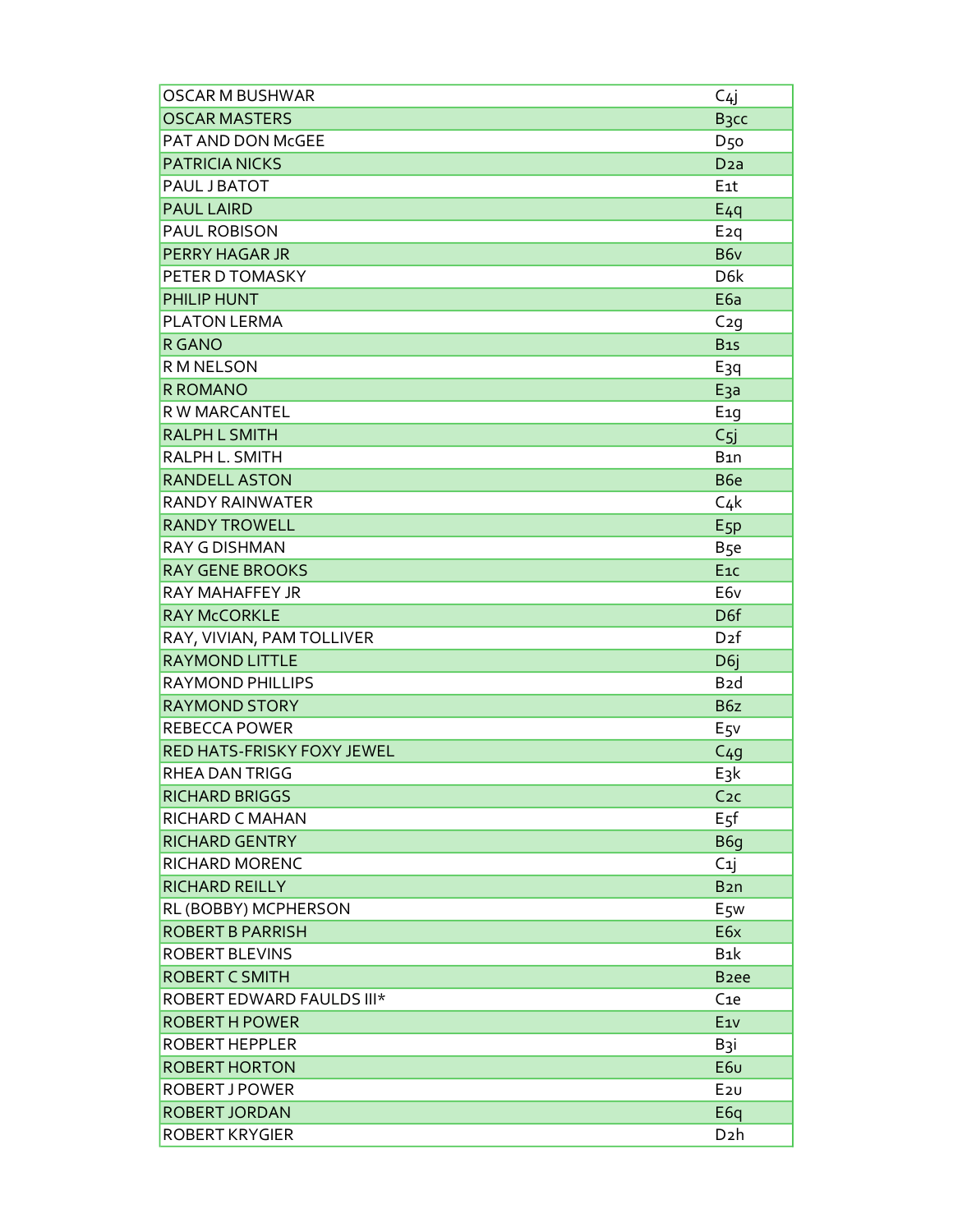| <b>ROBERT L TOLER</b>                    | B <sub>5</sub> d  |
|------------------------------------------|-------------------|
| ROBERT LAWHORN                           | $E_4d$            |
| ROBERT MOFFATT*                          | C <sub>3</sub> m  |
| <b>ROBERT RITCHIE</b>                    | C <sub>4</sub> i  |
| <b>ROBERT TOWNSEND</b>                   | B <sub>6i</sub>   |
| <b>ROBERT W MAYO</b>                     | B <sub>3</sub> ee |
| ROBIN JENNIFER POWER BOWDEN              | E <sub>5s</sub>   |
| <b>ROBT GOLIGHTLY</b>                    | C <sub>4</sub>    |
| ROGER AND JAMIE DENNIS                   | D <sub>4</sub> d  |
| ROLAND MEDINA                            | E <sub>1</sub> d  |
| <b>ROLAND R TILLY</b>                    | C <sub>1d</sub>   |
| <b>RONNY CHITTY</b>                      | C <sub>5e</sub>   |
| <b>ROY J VAUGHN</b>                      | C <sub>5</sub>    |
| ROY L. HODGE                             | B <sub>2</sub> j  |
| <b>ROY LEE LOWERY</b>                    | B6x               |
| RUBEN & SANDY FRANCO FAMILY              | D <sub>4</sub> e  |
| RUTH H MILLER LOWERY                     | B <sub>1</sub> y  |
| <b>RV BLOUGH</b>                         | E <sub>2</sub> k  |
| S H (SAM BOBO) MCPHERSON                 | $E_1f$            |
| <b>SCOTT COGHLIN</b>                     | B <sub>4</sub> c  |
| <b>SCOTT TOWNSEND</b>                    | C <sub>6i</sub>   |
| <b>SHEL STERN</b>                        | B <sub>6</sub> d  |
| <b>STEVE McCULLOUGH</b>                  | $D_4k$            |
| <b>TAMORLOCK</b>                         | C <sub>2</sub> m  |
| <b>TFPARKER</b>                          | E <sub>6e</sub>   |
| <b>T PRAGUE</b>                          | B <sub>1</sub> b  |
| <b>T.J. SCHMITTER</b>                    | $E_{15}$          |
| <b>TCJOHNSON</b>                         | D <sub>6</sub> b  |
| <b>TED MOELLERING</b>                    | E6g               |
| THANKS TO CARING FRIENDS FROM CANADA     | E <sub>1</sub> j  |
| THE 911 VICTIMS JOE'S COFFEE SHOP        | E <sub>6c</sub>   |
| <b>THOMAS A BLAKE</b>                    | B <sub>2</sub>    |
| <b>THOMAS A RAINS</b>                    | E <sub>2</sub> a  |
| THOMAS GENTRY                            | $D_{5}p$          |
| <b>THOMAS PARKS</b>                      | B6cc              |
| THURMAN BURKETT                          | D <sub>1</sub> f  |
| <b>TIMOTHY KRYGIER</b>                   | D <sub>1</sub> m  |
| TOM C CAPERTON                           | B50               |
| <b>TOM R GENTRY</b>                      | E5m               |
| <b>TOM WEBSTER</b>                       | B <sub>1</sub> t  |
| TOMAS GONZALEZ *                         | E <sub>2r</sub>   |
| <b>TROY W KELLEY</b>                     | B <sub>5</sub> p  |
| <b>TYSON FARRIS*</b>                     | B <sub>1</sub> CC |
| VETERANS OF FOREIGN WARS LADIES AUX 2494 | E <sub>1W</sub>   |
| W G BUZZ AUSTIN                          | E <sub>3</sub> x  |
| WH COVINGTON                             | D <sub>2</sub> n  |
| W L "BILL" LEANNA                        | $D_3k$            |